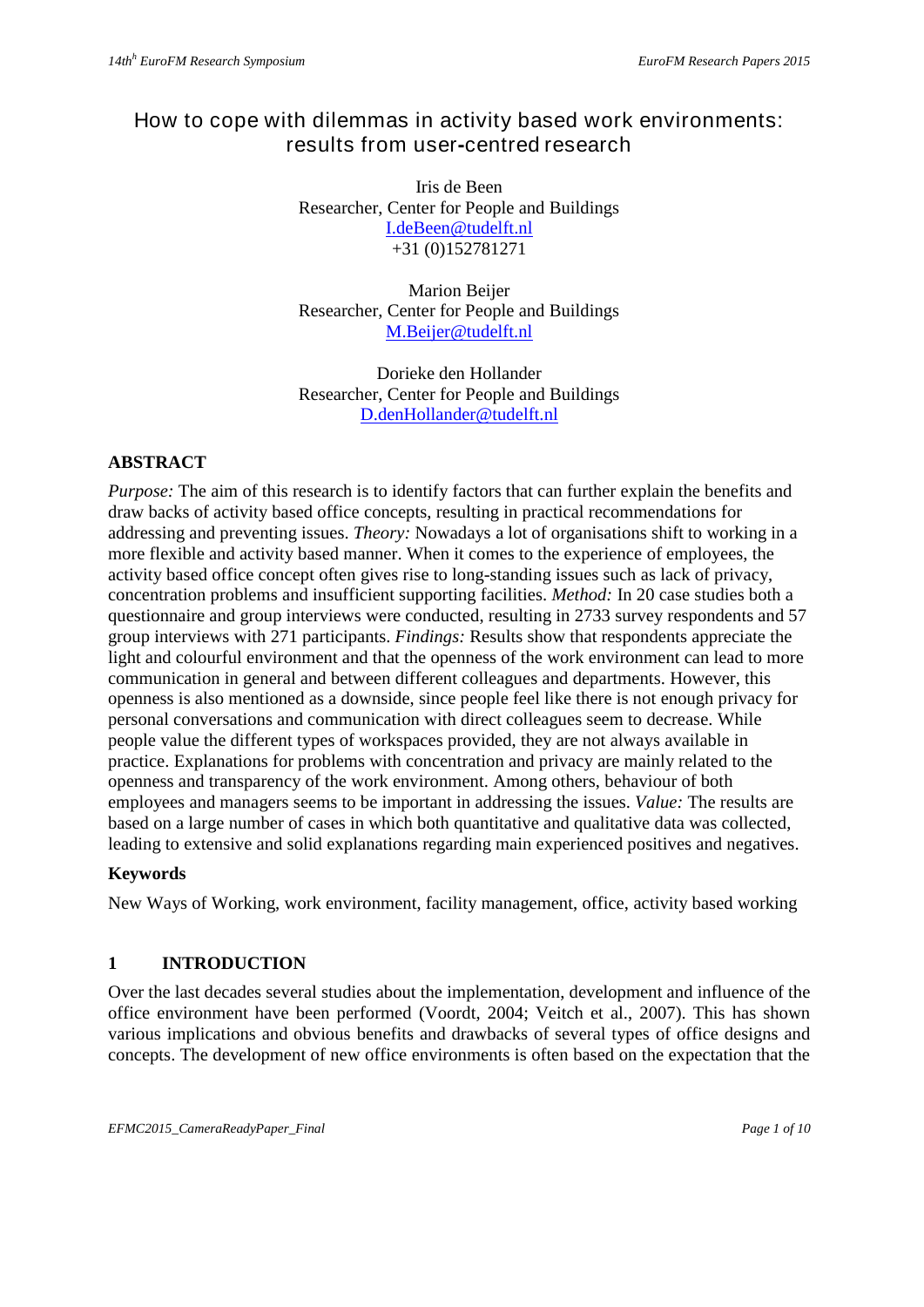effectiveness of the work environment will increase and productivity will grow. For example, it can provide benefits like saving office space, a reduction of general and technical service costs and an increase in the flexibility of office use (Meulen, 2014; De Croon et al., 2005). Another reason which is mentioned often by Dutch employers, is the aim to be an attractive employer to future employees. Some organisations are afraid that when they do not have a popular and competitive work environment, they might lose the 'war on talent' in the future (Rieck & Kelter, 2005). Research has shown that the office has an influence on job satisfaction and productivity (Carlopio, 1996; Veitch et al., 2003). This stresses the importance of studies in which attention has been paid to the influence of the office environment on end-user experience (De Croon et al., 2005; Bodin-Danielsson & Bodin, 2008).

Nowadays, due to rapid developments in the field of information technology, people are much more flexible when it comes to the time and place of working. These developments also allow employees to have communication and access to information and knowledge at any time on every desired place (Lee and Brand, 2005). Many European organisations have already made a shift towards a much more flexible and dynamic office concept. In the Netherlands, this resulted mainly in so called activity based office concepts, also referred to as a flexible office or combi office concept. One of the main principles of the activity based office is that people can choose the type of workplace that best fits their activities. This usually results in a great variety of open, half open and enclosed workplace types. Besides, many possibilities are provided for informal and formal meetings in order to stimulate communication and knowledge sharing. The activity based office has similarities with the open plan office due to a large amount of openness and transparency. Nevertheless, in contrast to the open plan office, the activity based office offers open and enclosed workspaces and does not have assigned desks, which means that all employees are sharing the available places. Therefore, flexibility (working at anytime, anywhere) is one of the key ingredients of the concept. Often a clean desk policy has been implemented to ensure that a sufficient number of workplaces are available at all times: employees are expected to clear their desk when they plan to leave it for more than two or three hours.

Since the development of the activity based office environment, several positive and negative points came forward. Some of these issues can be directly related to the physical work environment (e.g. openness) and the behaviour of the end-users of the building, such as a lack of privacy and concentration problems (De Been and Beijer, 2014; De Croon et al., 2005; Banbury and Berry, 2005; Haynes, 2008; Ferguson and Weisman, 1986). Others key issues are mainly linked to supporting facilities, like IT facilities, which are not always fully suitable (yet) for sharing workplaces (Sellen and Harper, 2005; De Been and Beijer, 2014). Research on open offices often show positive results regarding communication and social interaction (Banbury and Berry, 2005; Wineman, 1986). However, a recent study did not find this positive effect when comparing satisfaction with communication in activity based offices versus traditional cellular offices (De Been and Beijer, 2014).

The goal of this research is to identify the factors that can further explain the positives and negatives of the activity based office concept, based on lessons learned from existing practices. This should lead to practical tips and interventions for managers with which common problems can be addressed or even prevented in existing and future activity based office environments.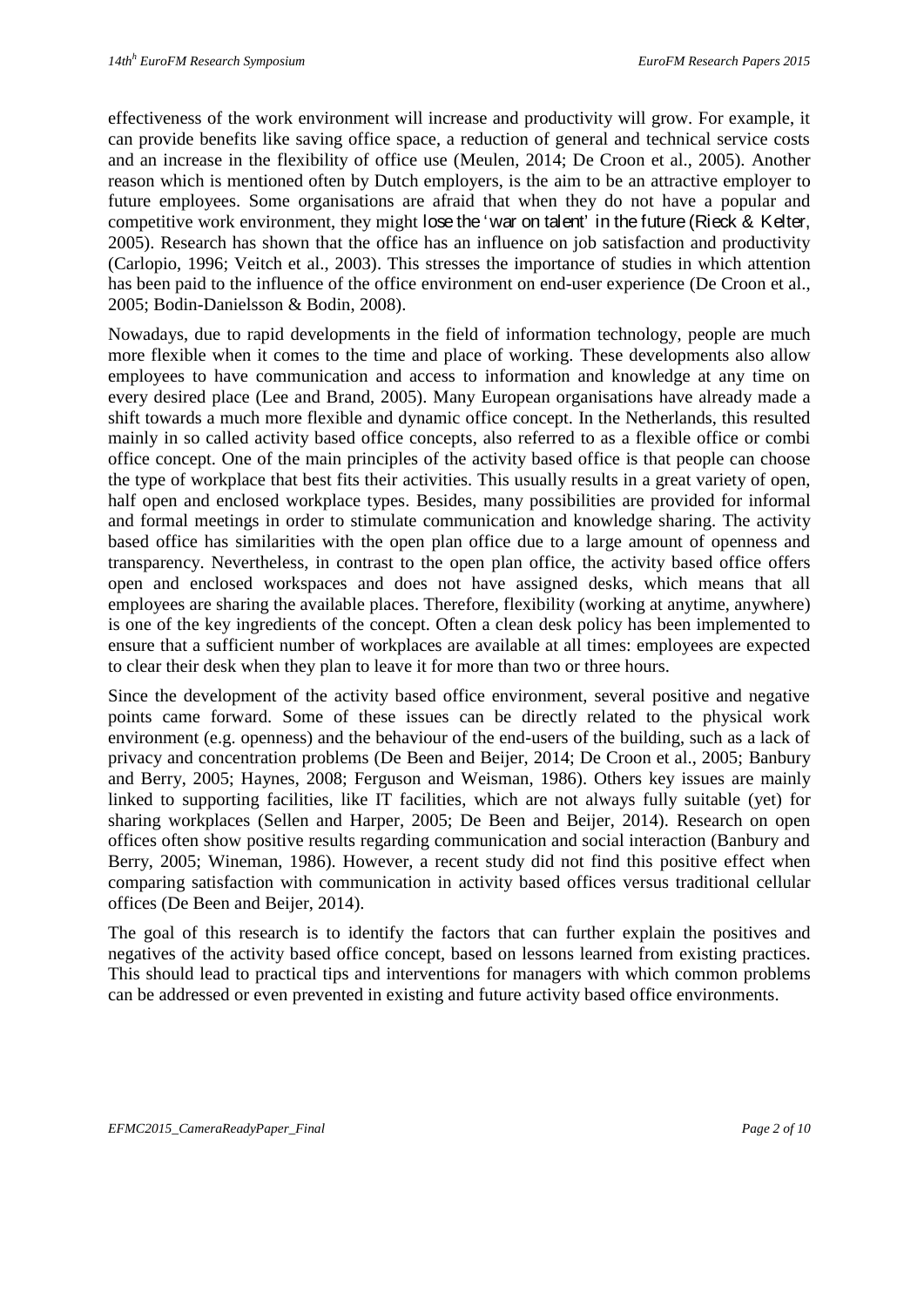#### **2 METHOD**

In this research, the results of twenty post occupancy evaluations were analysed. The case studies consisted of an online post occupancy evaluation complemented with one or several group interviews. Post occupancy evaluations were executed with the Work Environment Diagnosis Instrument (WODI questionnaire; Maarleveld et al., 2009), developed by the Center for People and Buildings in order to gain insight into the perceived positive and negative aspects of the work environment. The evaluations took place in 20 different activity based work environments from 4 (semi-)public organisations in the Netherlands. The measurements were conducted to collect generic data about the experience of the office environment as well as to provide the organisations with possible points of departure for optimisation of their office concept. Some cases were meant as a pilot environment for a relatively small group of people whereas other cases involved complete office buildings. The population in these cases varied from 31 to 806 employees with an average of 256. The job descriptions of the employees include manager, administrative worker and knowledge worker.

#### **2.1 Outcomes WODI quick scan**

All building users (5128) were invited via e-mail to participate in the WODI questionnaire. From the 5128 building users in the 20 different cases who were invited to participate in the research, 2377 respondents filled out the questionnaire (46% response rate). 18 items were used to analyse the satisfaction with several aspects of the work environment, varying from technical aspects like indoor climate, acoustics and IT to psychological aspects such as concentration possibilities and privacy. The items were scored on a 5 point Likert scale, ranging from very dissatisfied (1) to very satisfied (5). The average percentage of (very) satisfied, neutral and (very) dissatisfied respondents were calculated in order to gain insight into the main perceived benefits and disadvantages of the work environment.

#### **2.2 Group interviews**

To get in-depth insight into the positive aspects and negative aspects of results from the WODI questionnaire, qualitative data was gathered by conducting semi-structured group interviews. In all, 57 different group interviews were conducted with 271 employees in total. The semistructured interviews were conducted in order to explain the results of the corresponding post occupancy evaluation with the WODI questionnaire. People were asked to further explain the positives and negatives of the work environment and to elaborate on how problems could be solved. The participants could also comment on other issues regarding the work environment. During the interviews, two researchers were present. While one of the researchers led the semistructured interview, the other researcher drew up the interview report on a laptop. The interview reports were analysed one by one. The key outcomes of each interview were classified by subject, followed by the actual positive or negative remarks or explanations. The outcomes of all interviews were added up and totalized, resulting in an overview with explanations for the key positive and negative aspects of the work environment.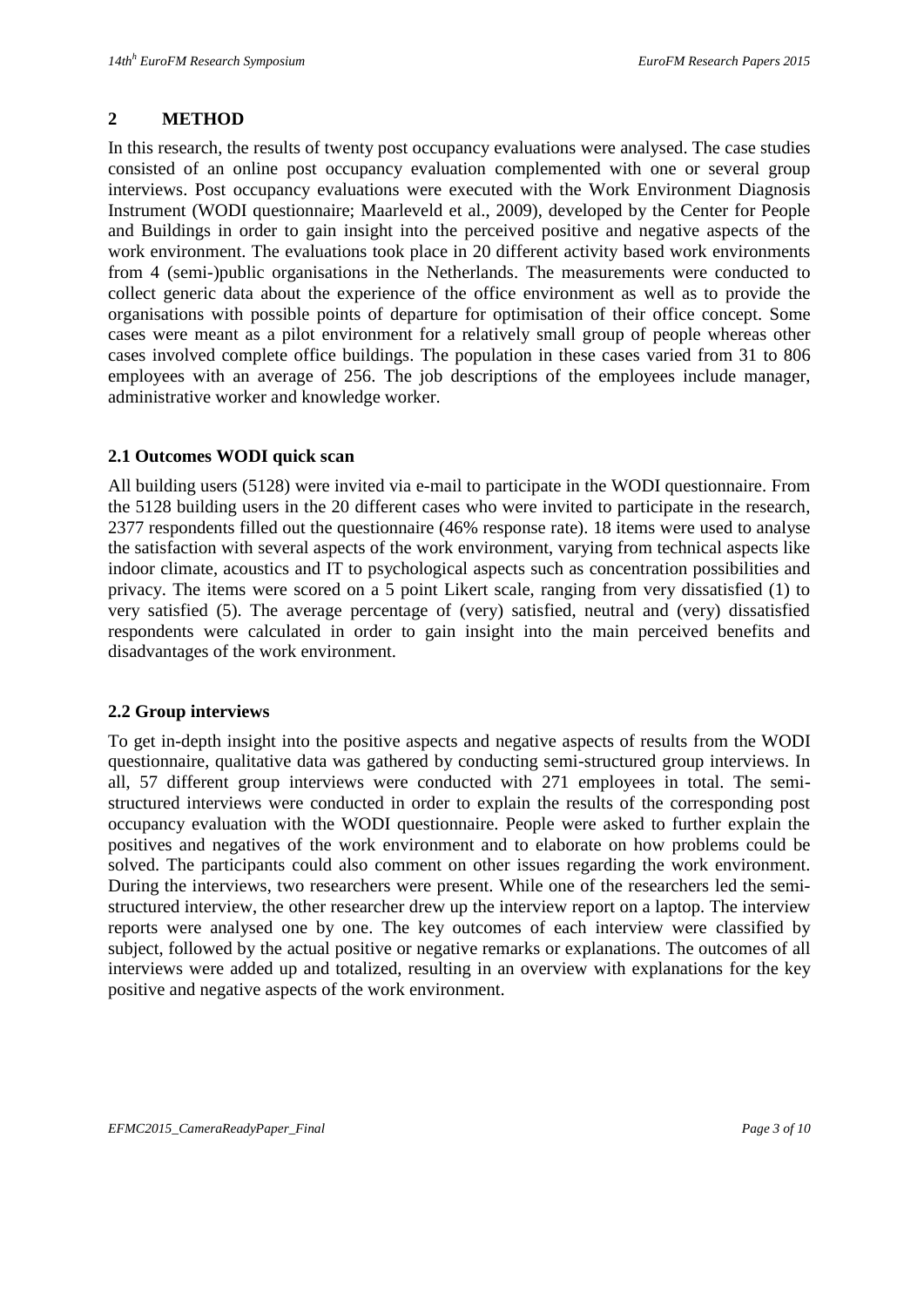## **3 RESULTS**

#### **3.1 Satisfaction scores**

Figure 1 shows that many respondents are satisfied with the architecture of the building, communication possibilities, lighting, possibilities for remote working and IT facilities. The most salient negative aspects seem to be the indoor climate, privacy, concentration possibilities and archive and storage facilities (figure 1).





### **3.2 Positive aspects**

When analysing the interviews, several aspects came to the fore as frequently mentioned positives in an activity based work environment (see appendix 1). In accordance with the WODI results, one of the most frequently mentioned positive aspects is the architecture and interior design of the office (referred to in 39 out of 57 interviews). Most people say that the colour scheme is pleasant and that the design of the interior contributes to a warm and pleasant atmosphere. The work environment is perceived as cleaner and tidier, especially compared to more traditional work environments. People also appreciate the large amount of light, due to the use of transparent materials and the generally open layout of the building.

The possibility for knowledge sharing is the second aspect which is mentioned frequently as a positive. Knowledge sharing has been mentioned in 16 cases (34 interviews). People experience more communication and knowledge exchange in general. They also seem to come across more different colleagues because of the openness of the work environment. Moreover, more interaction is experienced between different departments. This could explain the high percentage of satisfied respondents on communication possibilities, as found in the WODI results.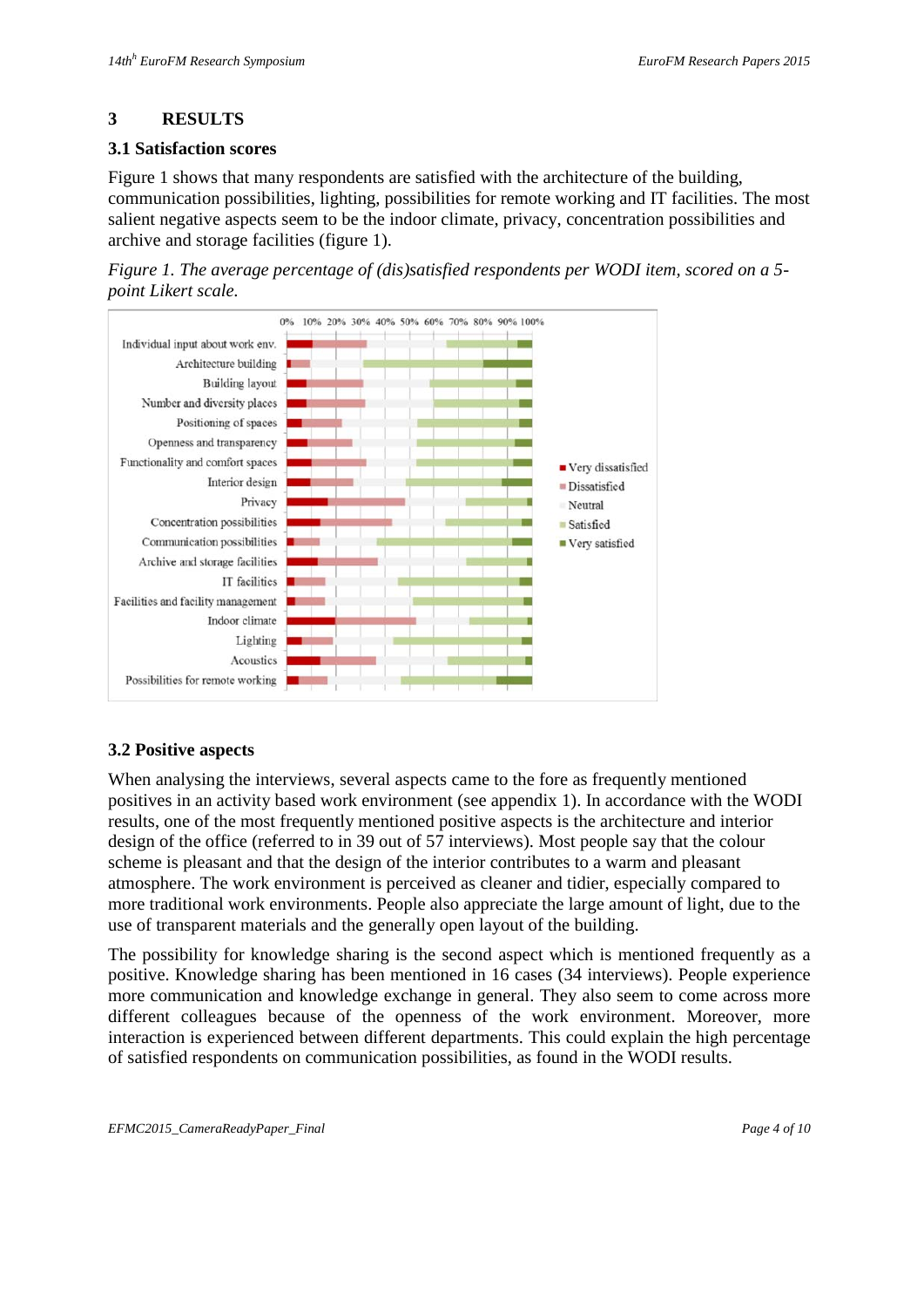While the WODI satisfaction scores regarding the number and diversity of places is not outstanding, people do appreciate the diversity of workspaces which is provided in the activity based environment (named in 15 cases, 29 interviews). Employees mentioned the informal pantry area as very pleasant and useful. As for the mix of workspaces, having the possibility to work in a concentration space was explicitly mentioned as a positive.

Subsequently, the openness of the work environment has specifically been mentioned as one of the positive aspects (mentioned in 10 cases). People find it more easy to see each other and to meet (new) employees. This also leads to a more dynamic vibe, according to some employees.

The furniture is one of the others factors which was also regularly described as an advantage (mentioned in 6 cases, 7 interviews). The furniture, which is often renewed, can be adjusted according to the needs of the individual employee. In some cases, the design of the furniture is particularly valued as well. Besides, employees appreciate acoustic materials being applied in the work environment in order to keep the noise levels down.

Whereas over 50% of the WODI respondents is satisfied with the IT facilities, this aspect was not often mentioned as one of the main positives during the interviews. The same applies to the possibilities for remote working, which is mentioned in some interviews as a positive aspect, but not as often as one might expect when looking at the WODI results.

#### **3.3 Negative aspects**

Several key negative issues came forward in the group interviews with employees (see appendix 2). The most important downsides of the activity based office environment are being described. Consistent with the WODI data, one of the major perceived weaknesses of the concept is the lack of possibilities to concentrate. This issue has been mentioned in 16 out of the 20 research cases (46 interviews). The explanation that was brought up most often, is the disturbance by other people because of the open character of the work environment. In particular, making telephone calls in open space seem to cause a considerable amount of disturbance. In some cases, respondents specifically complained about the acoustics. Some people feel like the more open work areas are uncomfortably crowded. Others explanations for the dissatisfaction regard distraction by the noise as well as by movement of others, which is perceived as rather stressful.

One of the other negatively perceived aspects is the lack of privacy (referred to in 16 cases, 43 interviews) which is in accordance with the negative WODI results on this aspect. Many participants explained feeling uncomfortable having a confidential conversation or a telephone call in the open space, not only because of their own privacy but also because they fear bothering others. The lack of visual privacy due to the openness and transparency, is also an issue to some of the employees. This applies especially to the smaller meeting spaces in which confidential conversations should take place.

In line with the negative WODI results, the indoor climate came up in 17 of 20 research cases as one of the main shortcomings (44 interviews). People mostly complain about the temperature (in 12 of the 20 cases) or an uncomfortable air flow. In 5 of the cases a poor indoor climate in the enclosed spaces, such as the cockpits, came forward. Another area of concern is the lack of personal control over the indoor climate due to sharing spaces.

The provided mix of workspaces was brought up as a positive aspect but even more frequently as a negative one (in 16 cases, 45 interviews). This could explain the mediocre WODI results. One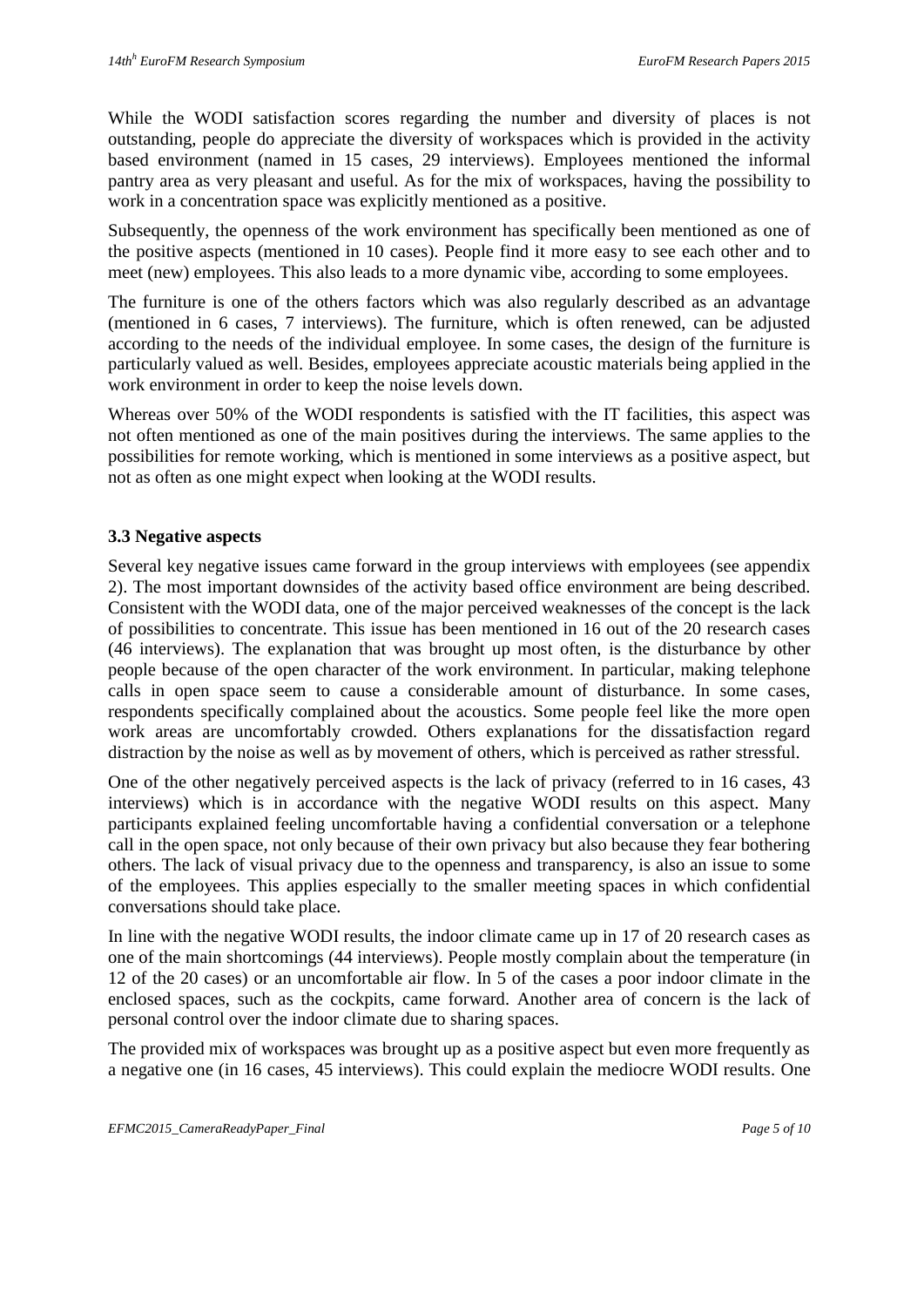of the main reasons for the great number of complaints, is that some of the workplace types are more popular than others and as a consequence, not always available if needed. Some respondents stated that people who arrive at the office late in the morning often do not get the opportunity to select the workspace which is most suitable for their activities. In a situation in which the less popular spaces are barely used, people feel like this is a waste of valuable and sometimes scarce office space.

In more than half of the research cases, the supporting facilities came forward as a drawback (15 cases, 32 interviews). Complicated and inflexible IT systems seem to reduce the flexibility of the employees. Alike, having to move personal belongings and files from one place to another is often perceived as a time consuming hassle. Both issues can be a hindrance for switching workplaces. Some people addressed the fact that it takes quite some time to get started and wrap up for the day.

Consistent with the previous issue, it was mentioned that not everyone switches workplaces during the day or even during the week (11 cases, 27 interviews), regardless of the 'flexible' intentions of the activity based concept. This is also reflected in the remarks about undesirable claiming behaviour, under which by managers, which was mentioned in 5 cases (18 interviews). Addressing disturbing or annoying behaviour among co-workers is perceived as a difficult aspect of the concept (10 cases, 19 interviews). People also complained about having to actively search for a workplace and mentioned that it is just not practical for some functions to work flexibly.

In contrast to the quite positive WODI scores, in more than half of the cases the lack of social interaction with co-workers has been mentioned as a major concern (11 cases, 20 interviews). Some people feel like they cannot have a personal conversation with colleagues because of the openness. People also mentioned less knowledge sharing and less social bonding with colleagues.

Furthermore the storage and archiving facilities came forward as a drawback (10 cases, 20 interviews). The main reason for addressing this aspect is that the shift to a digital archive was not always without problems and in some organisations the difficulties continued to exist after moving into the activity based office, with problems related to being flexible as a consequence.

#### **3.4 Other issues and comments**

Some other issues turned out to be important when it comes to the experience of the office concept. For example, the reference framework related to the former housing situation can have a positive or negative influence on the experience of the current situation (9 cases, 11 interviews). Moreover, there seems to be an in general positive effect of habituation after some time working in an activity based office concept (7 cases, 10 interviews). Some personal characteristics were mentioned in relation to being able to work in a flexible, activity based office environment, primarily the extent of extraversion and age.

#### **4 CONCLUSION AND DISCUSSION**

One of the most positively experienced aspects is the architecture and interior design. This can be explained by the generally fresh, light and colourful environment. The possibilities for communication are also evaluated rather positively in the WODI questionnaire, which is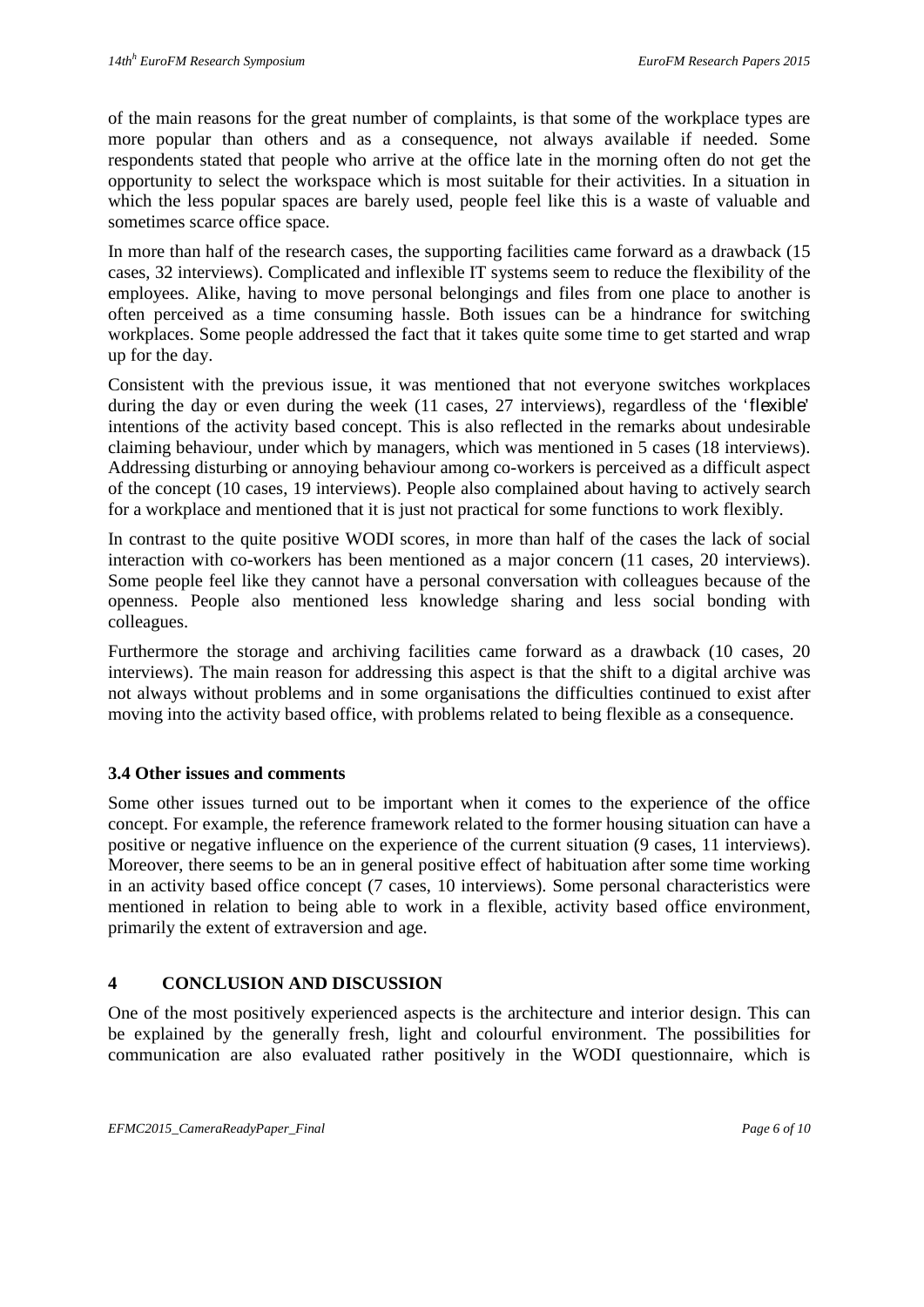explained by an increase in knowledge sharing and social interaction in general. This is in accordance with literature in this field (Banbury and Berry, 2005; Wineman, 1986). In contrast to this result, interview results also show substantial negative remarks about this aspect. People experience a decrease in communication with their direct colleagues as well as difficulties with discussing private issues in open space. The social bond with colleagues also seems to suffer. An explanation for this could be that the openness of the work environment makes it more difficult to share thoughts, feelings and values (Oldham and Brass, 1979). Mutual agreements on availability and findability in the office and actively organising team building activities could prevent these problems with communication and social bonding. While the survey resulted in relatively high satisfaction scores on the IT facilities, these facilities were not brought up that often as a positive aspect during the interviews. They sometimes seem to hinder working flexibly because logging in and out can take a considerable amount of time. To stimulate flexible working, it seems to be important to pay extra attention to the implementation of flexible IT systems and the digitalization of files.

As expected, the possibilities to do concentrated work and privacy received low satisfaction scores (De Been and Beijer, 2014; De Croon et al., 2005; Banbury and Berry, 2005; Haynes, 2008) and are frequently mentioned as negative aspects in the interviews. Problems arise because of rumour and distractions, mostly due to telephone calls and conversations in the open spaces. It is recommended to facilitate dedicated enclosed spaces for telephone calls to prevent this common problem. The same accounts for ad hoc conversations and meetings, which should be held in dedicated meeting areas or enclosed rooms, situated close to the open workspaces. Confidential meetings can be supported by providing small meeting rooms and enclosed rooms with acoustic and visual privacy. The behaviour of people also plays an important role in this respect. After providing appropriate spaces the employees have to use the available spaces the right way (e.g. no telephone calls in open spaces).

While people appreciate the different types of workplaces provided, it seems that these spaces are not always available to everyone in practice, due to the fact that some workplaces are more popular than others, workspaces are claimed regularly or because people do not clean up their desks. Apart from taking the use and behaviour into account, careful consideration of suitable workplace types and the variety of workplaces according to the work processes of the employees is important.

Obviously both the benefits and drawbacks being mentioned have been influenced by the behaviour of the building users. When people use the activity based work environment correctly they can benefit from different elements that the environment has to offer, like a great diversity of workplaces. The example set by managers plays a key role in this. Some clear rules regarding the use of the work environment can help people with bringing up behavioural issues among colleagues. It is important to keep in mind that in quite some cases people referred to the fact that their current experience has been influenced by their reference framework, sometimes literally stating that they are more (or less) positive in comparison with their former work environment. Also, habituation to the new way of working seems to take place after some time. When an organisation wants to implement an activity based office concept, the arising issues and their causes should be carefully discussed with the design team and the management.

Thanks to the large number of research cases in which both a survey and interview(s) were conducted, the research results are extensive and solid. While the WODI results mainly confirmed existing knowledge, the interview results took us a step further in explaining the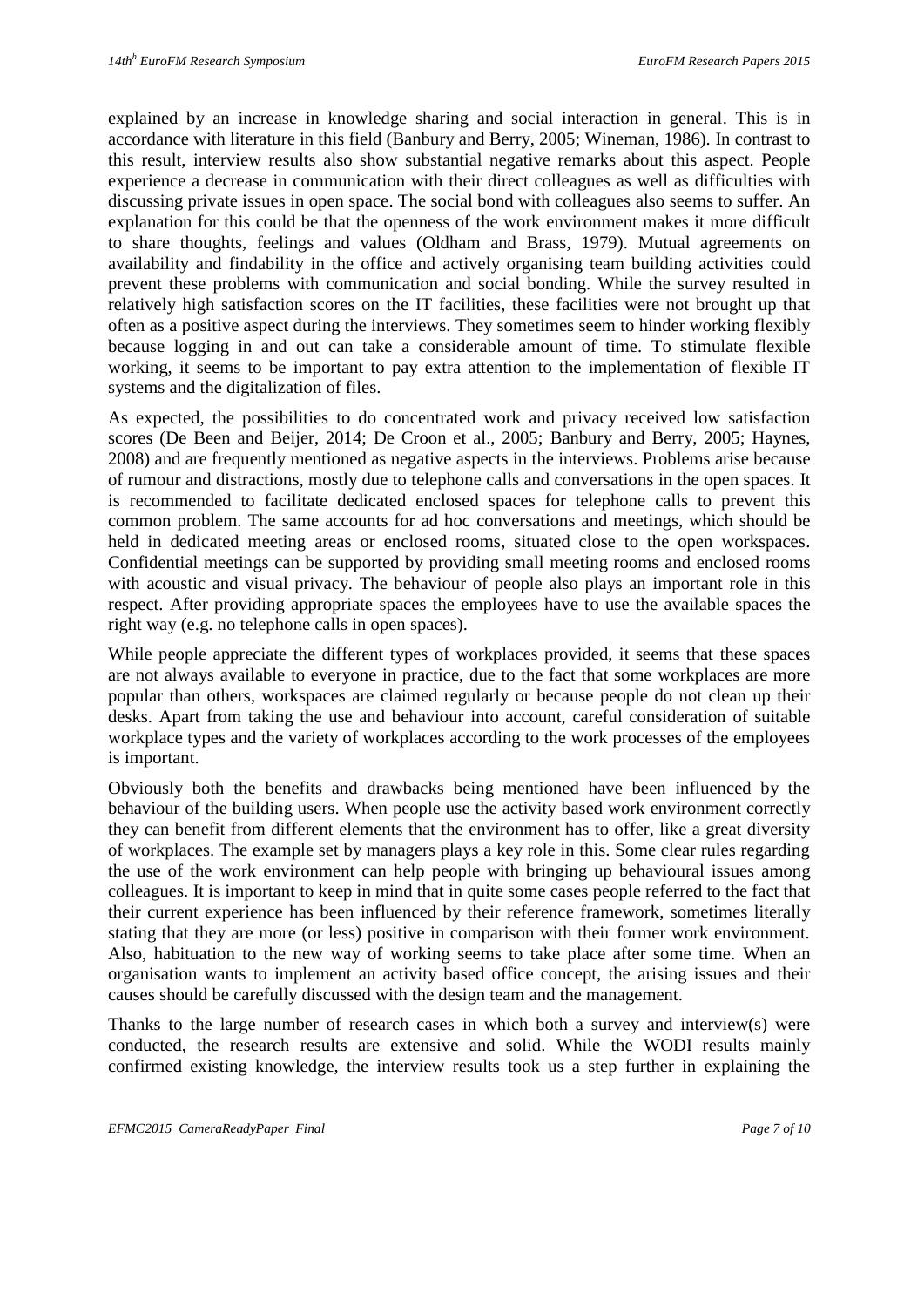positive and negative matters occurring in activity based office concepts. However, since the results are mainly derived from Dutch research cases in (semi) public organisations, (organisational) culture could have had an influence on the results.

#### **REFERENCES**

Banbury, S. P. & Berry, D. C. (2005). Office noise and employee concentration: Identifying causes of disruption and potential improvements. *Ergonomics*, *48*(1), 25-37.

Bodin - Danielsson, C. B., & Bodin, L. (2008). Office type in relation to health, well-being, and job satisfaction among employees. *Environment and Behavior*, *40*, 636- 668.

Carlopio, J. R. (1996). Construct Validity of a Physical Work Environment Satisfaction Questionnaire. *Journal of Environmental Psychology*, *27*, 177–189.

De Been, I, & Beijer, M. (2014). The influence of office type on satisfaction and perceived productivity support. *Journal of Facilities Management, 12*(2), 142 – 157.

De Croon, E., Sluiter, J., Kuijer, P. P., & Frings-Dresen, M. (2005). The effect of office concepts on worker health and performance: A systematic review of the literature. *Ergonomics*, *48*, 119- 134.

Ferguson, G.S. & Weisman, G.D. (1986). Alternative Approaches to the Assessment of Employee Satisfaction with the Office Environment. In Wineman, J.D. (Ed.). *Behavioral issues in office design* (pp-85-105). New York: Van Nostrand Reinhold.

Haynes, B. P. (2008). Impact of workplace connectivity on office productivity. *Journal of Corporate Real Estate*, *10*(4), 286 – 302.

Lee, Y., & Brand, J. (2005). Effects of control over office workspace on perceptions of the work environment and work outcomes. *Journal of Environmental Psychology, 25*, 323-333.

Maarleveld, M., Volker, L. & Van der Voordt, D.J.M. (2009). Measuring employee satisfaction in new offices - The WODI toolkit. *Journal of Facilities Management*, *7*(3), 181-197.

Meulen, N. van der. (2014). "De staat van Het Nieuwe Werken: resultaten van de Nationale HNW Barometer 2013". Available online.

Oldham, G.R. and Brass, D.J. (1979). "Employee reactions to an open-plan office: a naturally occurring quasi-experiment", Administratieve Science Quarterly, 24, 267-284

Rieck, A., & Kelter, J. (2005). "The empirical OFFICE 21® study "Soft Success Factors"". Paper presented at the HCI International.

Sellen, A.J. & Harper, R.H.R. (2002). *The Myth of the Paperless Office.* The MIT Press. Cambridge, MA.

Veitch, J. A., Charles, K. E. Newsham, G. R., Marquardt, C. J. G & Geerts, J. (2003). "Environmental satisfaction in open-plan environments: 5. Workstation and physical condition effects", IRC Research Report RR-154.

Veitch, J.A., Charles, K.E. Farley, K.M.J. & Newshan, G.R.(2007). A model of satisfaction with open-plan office condition: COPE field findings. *Journal of Environmental Psychology, 27,* 177- 189.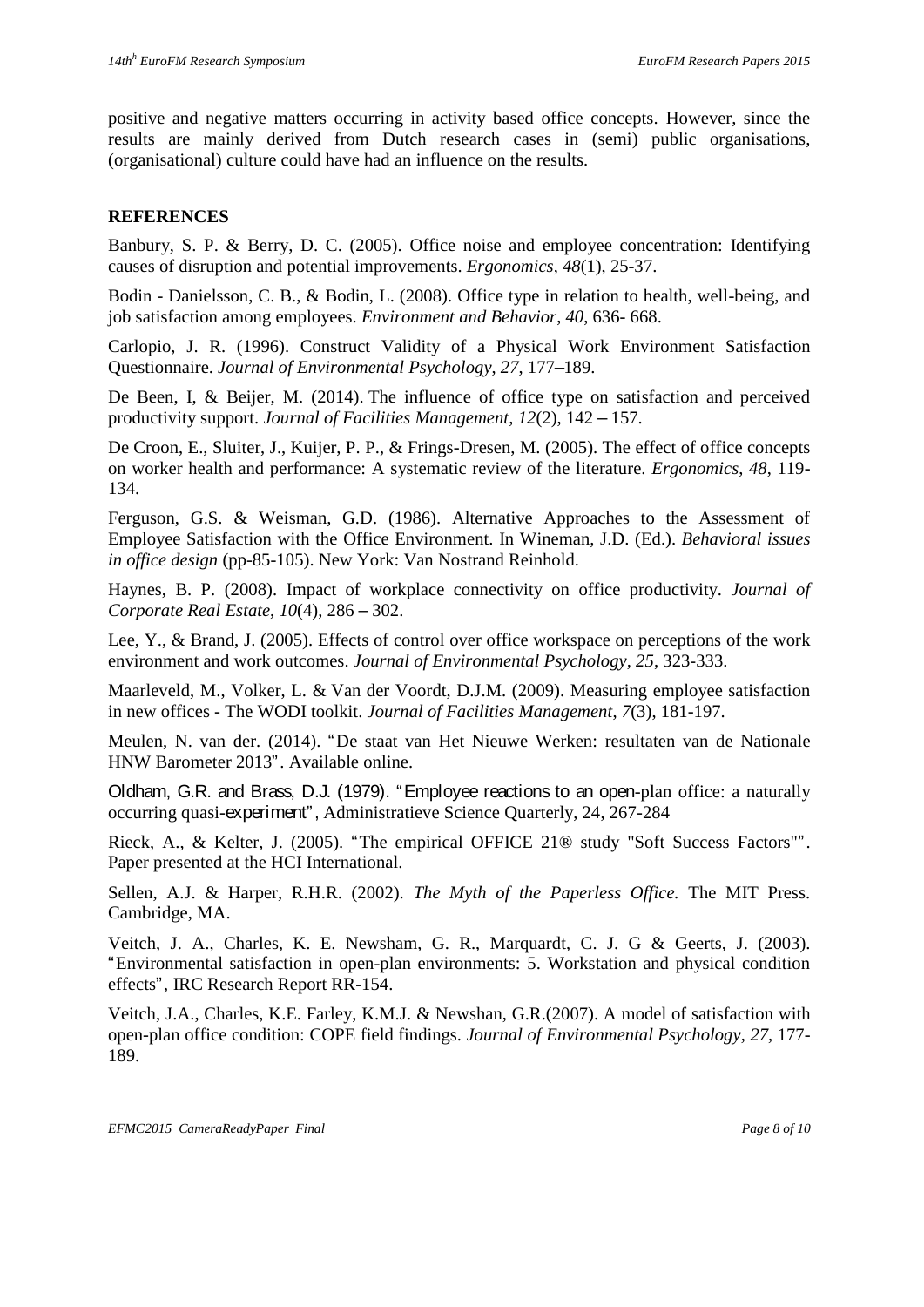Voordt, D.J.M. van der (2004). Productivity and employee satisfaction in flexible workplaces. *Journal of Corporate Real Estate, 6*(2), 133-148.

Wineman, J.D. (1986). *Behavioral issues in office design*. Van Nostrand Reinhold, New York, NY.

#### **APPENDIX 1. Overview of the top 5 mentioned reasons for the existing positive aspects of the activity based office concept.**

|                              |                   | <b>Positive aspects</b>                            |                               |                                 |                              |                               |  |  |  |
|------------------------------|-------------------|----------------------------------------------------|-------------------------------|---------------------------------|------------------------------|-------------------------------|--|--|--|
|                              | # cases $#$       | <b>Main reasons</b>                                |                               |                                 |                              |                               |  |  |  |
| <b>Aspects</b>               | <i>interviews</i> |                                                    | $\mathcal{D}$                 |                                 | $\overline{4}$               | 5                             |  |  |  |
|                              |                   | Cosy, nice colors, looks                           | Cleaned up, soothing          |                                 |                              |                               |  |  |  |
|                              |                   | good, pleasant atmosphere                          | environment (clean desk)      |                                 |                              | Inviting/hospitable because   |  |  |  |
| Interior design              | 16(39)            | (15/33)                                            | (6/8)                         | Light building (4/7)            | Inspiring $(2/2)$            | of openness $(2/2)$           |  |  |  |
|                              |                   |                                                    | More interaction with         |                                 | You can hear everything      | Concept is positive for       |  |  |  |
|                              |                   | More interaction in general                        | different colleagues and      | More interaction between        | your colleagues are doing in | collaboration; no barriers to |  |  |  |
| Knowledge sharing            | 16(34)            | (9/19)                                             | people $(5/6)$                | different departments (4/6)     | open space (4/5)             | approach others $(2/2)$       |  |  |  |
|                              |                   | Greater diversity of places                        |                               |                                 |                              |                               |  |  |  |
|                              |                   | available which is                                 | Pleasant to have informal     | Possibility to work in          | Nice multifunctional cantine | Some places do fit the        |  |  |  |
| Mix of workplaces            | 15(29)            | appreciated (8/12)                                 | meeting places/pantry (5/9)   | cockpits (5/8)                  | (3/7)                        | activities well (3/3)         |  |  |  |
|                              |                   |                                                    |                               |                                 |                              |                               |  |  |  |
|                              |                   | Meeting each other, being                          | Everyone is visible, you can  | Dynamic because of              |                              |                               |  |  |  |
| Openness                     | 10(12)            | able to see each other (7/9)                       | see a lot of colleagues (6/9) | openness $(2/2)$                |                              |                               |  |  |  |
|                              |                   |                                                    |                               | Acoustic materials on           |                              |                               |  |  |  |
|                              |                   | Being able to adjust chairs                        |                               | cabinets seem to work well      |                              |                               |  |  |  |
| Furniture                    | 6(7)              | and tables (3/4)                                   | Nice furniture $(2/2)$        | (1/1)                           |                              |                               |  |  |  |
|                              |                   | Quick response to                                  |                               |                                 |                              |                               |  |  |  |
| Reaction to problems         | 5(5)              | problems $(5/5)$                                   |                               |                                 |                              |                               |  |  |  |
|                              |                   | Nice to have a 'living room'                       | Good facilities in meeting    |                                 |                              |                               |  |  |  |
| <b>Additional facilities</b> | 4(6)              | (1/2)                                              | spaces $(1/2)$                | A lot of great facilities (1/1) |                              |                               |  |  |  |
|                              |                   | The ability to work from                           |                               |                                 |                              |                               |  |  |  |
| Remote working               | 4(6)              | home $(4/6)$                                       |                               |                                 |                              |                               |  |  |  |
|                              |                   | Good to clean up the                               |                               |                                 |                              |                               |  |  |  |
|                              |                   | cabinets, lot of paper                             |                               |                                 |                              |                               |  |  |  |
|                              |                   | seemed not necessary                               |                               |                                 |                              |                               |  |  |  |
| Archive                      | 3(4)              | anyway $(2/3)$                                     | Enough space (1/1)            |                                 |                              |                               |  |  |  |
|                              |                   | Having a look at other                             |                               | Creating a 'visual' image       |                              |                               |  |  |  |
|                              |                   | activity based work                                | Active working group that     | helps a lot in understanding    |                              |                               |  |  |  |
| Implementation               |                   | environments from other                            | could actively give input     | how the new environment         |                              |                               |  |  |  |
| process                      | 3(3)              | organisations (3/3)                                | (1/1)                         | will look like (1/1)            |                              |                               |  |  |  |
|                              |                   | Spaces with large screens                          |                               |                                 |                              |                               |  |  |  |
|                              |                   | are pleasant/everything                            | Having mobile phones          | Pleasant to have your own       |                              |                               |  |  |  |
| IT facilities                | 2(3)              | wireless $(1/1)$                                   | makes us flexible (1/1)       | telephone $(1/1)$               |                              |                               |  |  |  |
|                              |                   | Seeing each other more                             | Nice to be able to alternate  |                                 |                              |                               |  |  |  |
| Switching places             | 2(2)              | often $(1/1)$                                      | places $(1/1)$                |                                 |                              |                               |  |  |  |
|                              |                   |                                                    |                               |                                 |                              |                               |  |  |  |
|                              |                   | Being able to have control                         |                               |                                 |                              |                               |  |  |  |
| Indoor climate               | 2(2)              | over indoor climate (2/2)<br>People are clustering |                               |                                 |                              |                               |  |  |  |
|                              |                   | according to activities in                         |                               |                                 |                              |                               |  |  |  |
| Use of work                  |                   | open space, which works                            | No hindrance to change        |                                 |                              |                               |  |  |  |
| environment                  | 2(2)              | very well $(1/1)$                                  | places $(1/1)$                |                                 |                              |                               |  |  |  |
|                              |                   |                                                    | Better cleaning because of    |                                 |                              |                               |  |  |  |
| Cleaning                     | 2(2)              | Cleaning is sufficient $(1/1)$                     | clean desk policy (1/1)       |                                 |                              |                               |  |  |  |
|                              |                   |                                                    |                               |                                 |                              |                               |  |  |  |
| Addressing each              |                   | No problem to speak about                          |                               |                                 |                              |                               |  |  |  |
| others behavior              | 1(3)              | behavior and rules (1/3)                           |                               |                                 |                              |                               |  |  |  |
|                              |                   | Use of acoustic materials in                       |                               |                                 |                              |                               |  |  |  |
| Acoustics                    | 1(2)              | flooring, walls etc $(1/2)$                        |                               |                                 |                              |                               |  |  |  |
| <b>Autonomy</b>              | 1(1)              |                                                    |                               |                                 |                              |                               |  |  |  |
| Daylight                     | 1(1)              |                                                    |                               |                                 |                              |                               |  |  |  |
| Being able to spot the       |                   |                                                    |                               |                                 |                              |                               |  |  |  |
| students easily              | 1(1)              |                                                    |                               |                                 |                              |                               |  |  |  |
| Proud                        | 1(1)              |                                                    |                               |                                 |                              |                               |  |  |  |

*EFMC2015\_CameraReadyPaper\_Final Page 9 of 10*